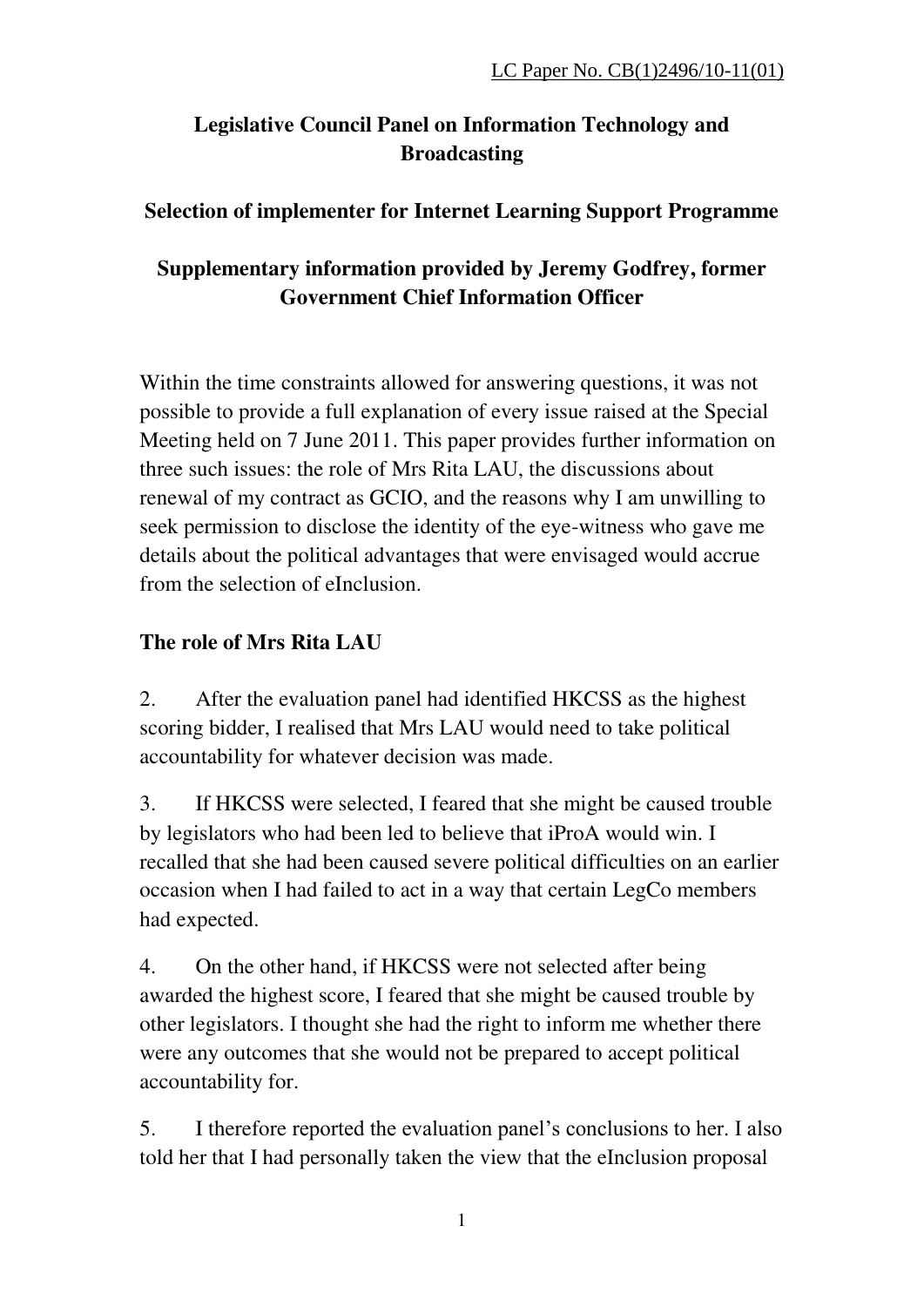and HKCSS proposals were almost of equal merit, and that I had awarded eInclusion a very marginally higher score. I told her that I thought that if we selected eInclusion, we could achieve a good outcome for low-income families by working with eInclusion to improve the delivery and governance aspects in the more detailed Funding and Operations Proposal that they would need to prepare at the next stage of the process. Nevertheless, I was not willing to select the proponent that the evaluation panel had scored second without specific authorization from her. Mrs LAU considered this approach not to be viable, because she judged it would cause a political row, would probably lead to a LegCo enquiry, and she would not be willing to take political accountability for it.

6. We also discussed the option of exploring collaboration. Mrs LAU asked whether this option would enable iProA to arrange for its members to knock on the doors of low-income families. This was the first time I had heard anyone refer to the ability of iProA to knock on doors, so I remember Mrs LAU's question very clearly.

7. Mrs LAU seemed to be under the impression that I was already aware of this aspect of the political requirement, and I did not think that she was consciously or deliberately trying to put me under political pressure. Rather, she appeared to me to know about the political requirement to select eInclusion, did not personally approve of it, and hoped that we would be able to find a way forward which involved no impropriety and which would also avoid political problems.

8. I do not recall Mrs LAU expressing any particular opinion about the option of selecting HKCSS.

9. These exchanges took place over two meetings within a few days of one another. Miss TSE was present for most of these meetings. A day or two after the second meeting, Miss TSE informed me that she thought I should not discuss this matter directly with Mrs LAU any more so that I would not learn anything more that I might feel obliged to disclose if there were a LegCo enquiry.

10. Last week, at the very end of the special Panel meeting, Miss TSE quoted Mrs LAU as saying that she was neither given nor conveyed a political assignment in relation to the ILSP. This may be technically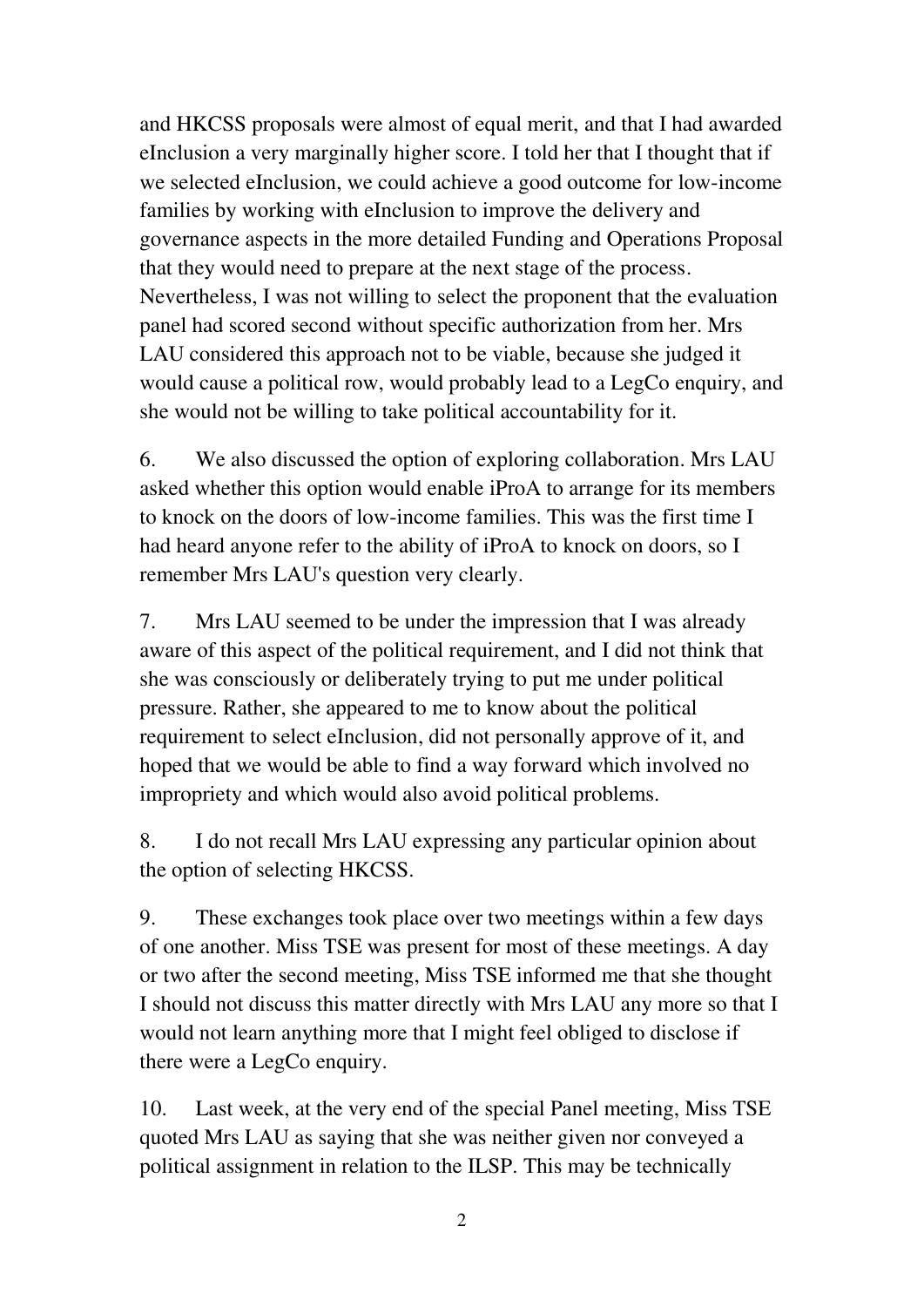correct. Although Mrs LAU seemed to be aware of the political requirement to select eInclusion, I can accept that she did not regard delivering it as her "assignment". I also can verify that she did not convey the assignment to me. She provided me with additional information about the political assignment, but was under the impression that this was information I already possessed. She declined to instruct me to select eInclusion alone, and I was later informed that she wished me to use my own judgment in proposing the way forward.

11. For these reasons, I do not consider that my interactions with Mrs LAU amounted to an instruction or request to act improperly. Nor did I feel that she had sought to add to or reinforce the political pressure on me. Of all my seniors, Mrs LAU was the one who seemed to be trying hardest to find a way to resolve the situation without impropriety.

#### **Renewal of my contract**

12. The Government has sought to imply that I invented my concerns about a political assignment to select eInclusion because I was upset that Miss TSE had told me that she was not willing to recommend renewal of my contract.

13. This is totally unfounded. It may be helpful to set out the more fully the various discussions relating to contract renewal.

14. The Government twice completed annual appraisals of my performance. (See **Annex<sup>1</sup>** .) In both appraisals, the appraising officer, Mr Duncan PESCOD, and the countersigning officer, Mrs Rita LAU, expressed high satisfaction with my performance. In the second appraisal, they both opined that my contract should be reviewed. I was given high marks for influencing skills, communications skills, listening to the views of others and coping with pressure.

15. The formal decision whether or not to renew would, however, need to be taken at a later stage. It would require a discussion at the departmental Directorate Succession Planning meeting (DSP), a formal appointment Board, and the approval of the Public Service Commission.

<sup>-</sup><sup>1</sup> I am grateful to the Civil Service Bureau for responding quickly to my request for copies of these appraisals. In line with their usual practice, they redacted the names of the appraising officer and countersigning officer from the copies they gave me.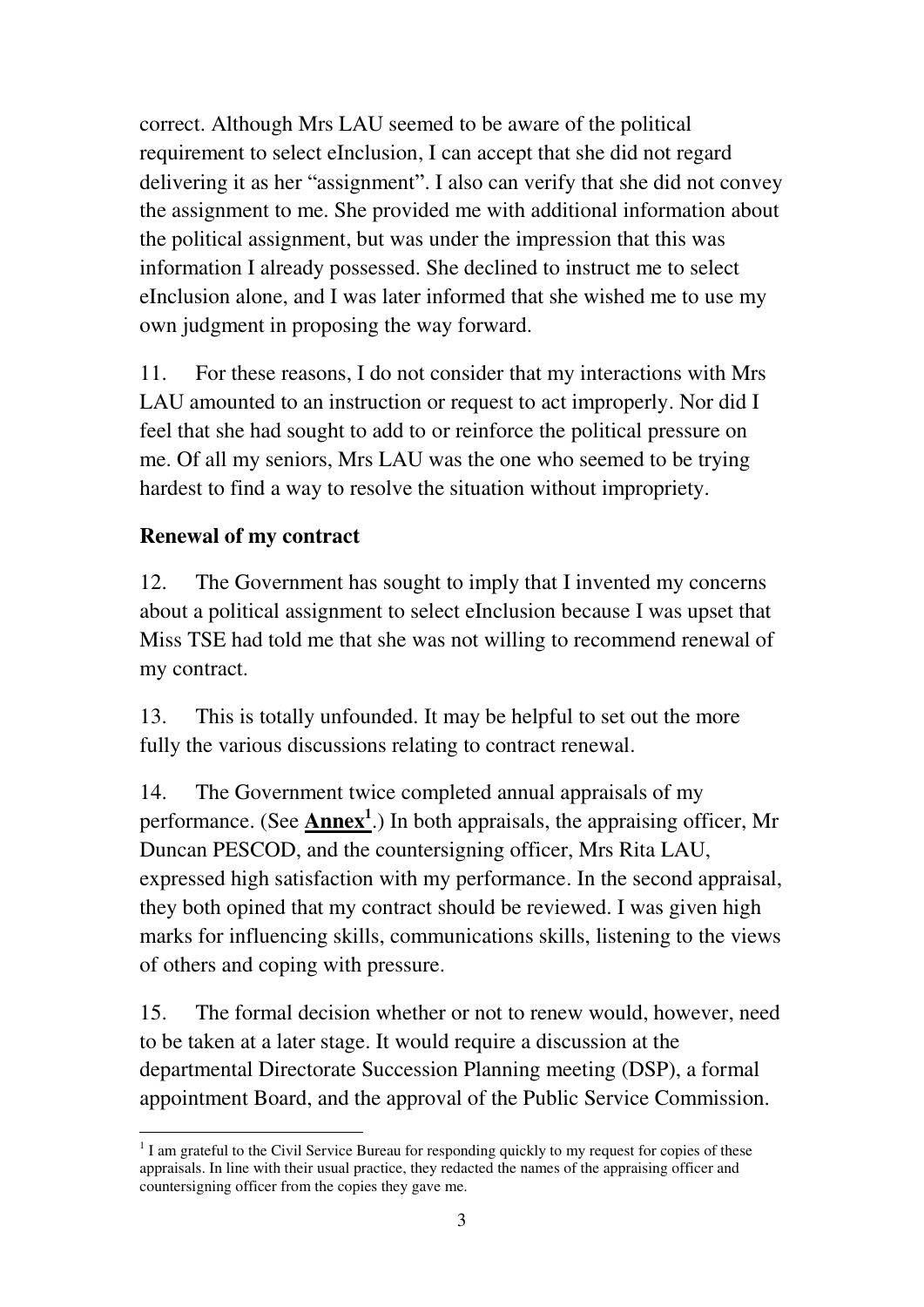The DSP was not due for several months, so the formal decision would likely not be made until early 2011.

16. I considered that I had made good progress in leading and implementing change within the Government, but that three years would not be long enough to ensure that change was permanent. I was therefore keen to serve another term as GCIO, even though I would be able to earn significantly more if I chose to return to the private sector.

17. When I heard that Miss TSE was to take over as PSCT, I was concerned that she had a reputation for micromanaging her staff. When we first met, she told me that the Government was very happy with my contribution as GCIO and was keen to keep me on for a further term. I told her that I would like to establish a productive working relationship, and that I would be keen to renew as long as we could do so.

18. By late summer or early autumn of 2010, my relationship with Miss TSE had become quite difficult, partly as a result of her management style, but mostly because of differences over whether it would be honest to inform LegCo that I had been "unable" to select a single proponent. I sought a meeting to discuss how we could improve our working relationship. At that meeting, Miss TSE reaffirmed that she still wished to renew my contract. I asked her to be less hands-on in her management style and to allow me to follow my judgment, even when she was not totally comfortable with what I was proposing to do. She pledged to trust me more, but I was not confident that she had really understood the nature of my concerns about her management style.

19. At the end of November, there had been a heated exchange of emails with Miss TSE about her attempt to force through the dual implementer approach. Mrs LAU asked to see me to discuss the deterioration in my relationship with Miss TSE. Mrs LAU told me that Miss TSE had complained that I did not treat her with the respect that she deserved by virtue of her position as PSCT. Mrs LAU also observed that it was not in my interests to treat Miss TSE in this fashion at a time when my contract renewal was about to be formally considered.

20. In December, I took the view that the most likely outcome of the ILSP selection would be to establish an FSI company. This was an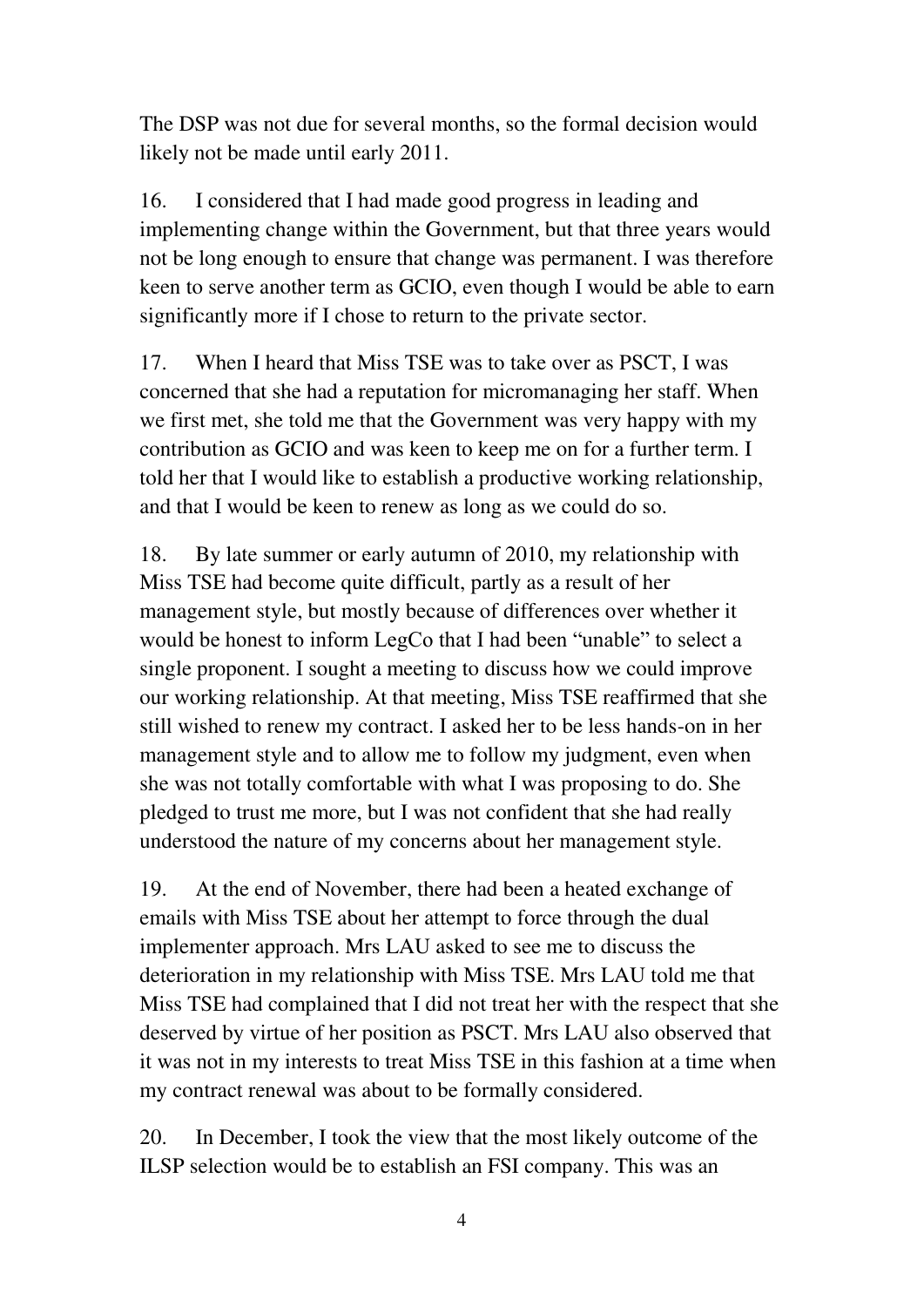outcome that I considered acceptable. I was concerned that Miss TSE and I needed to rebuild our working relationship so that we could put our differences over the ILSP behind us. I therefore sought a meeting with her to discuss how we could do that.

21. Miss TSE began by informing me that she had decided not to recommend renewal of my contract. She told me that she saw the ILSP as a test, that I had failed the test, and that she could not predict how I might behave if a similar situation in the future. It was clear that, having reached this conclusion, she had cast around to find some additional justifications. She suggested that we agree a different story for public consumption about the reasons for my departure, and that she was willing to allow me to stay on for a few months after the contract end date in order to make it appear that this was an amicable parting of the ways.

22. My initial reaction was that if she was not interested in a productive working relationship, then I would not want to prolong my stay in the Government. On reflection, I was distressed at the prospect that the changes and improvements I had been making to the Government's IT policies and programmes might not be effectively pursued. I thought I should make another effort to persuade Miss TSE that it would be possible for the two of us to work together. Mindful of Miss TSE's need to be treated with respect, I sent her a very conciliatory email which demonstrated that I had heard her concerns and was committed to address them. In this email, I minimised any mention of Miss TSE's contribution to the problems in our working relationship, and emphasised the impact that the problems had had on my behaviour. It is from this deeply personal email that Miss TSE has quoted selectively and out of context.

23. When I returned to the office in January, Miss TSE had a very friendly demeanour towards me. On the day that she informed the proponents that there was no alternative to the dual implementer approach, she asked me, with an ingratiating smile, whether her actions were acceptable to me. I responded that I had nothing I wished to say to her.

24. I gained the impression that Miss TSE was prepared to renew my contract but she was waiting to see if I was willing to go along with the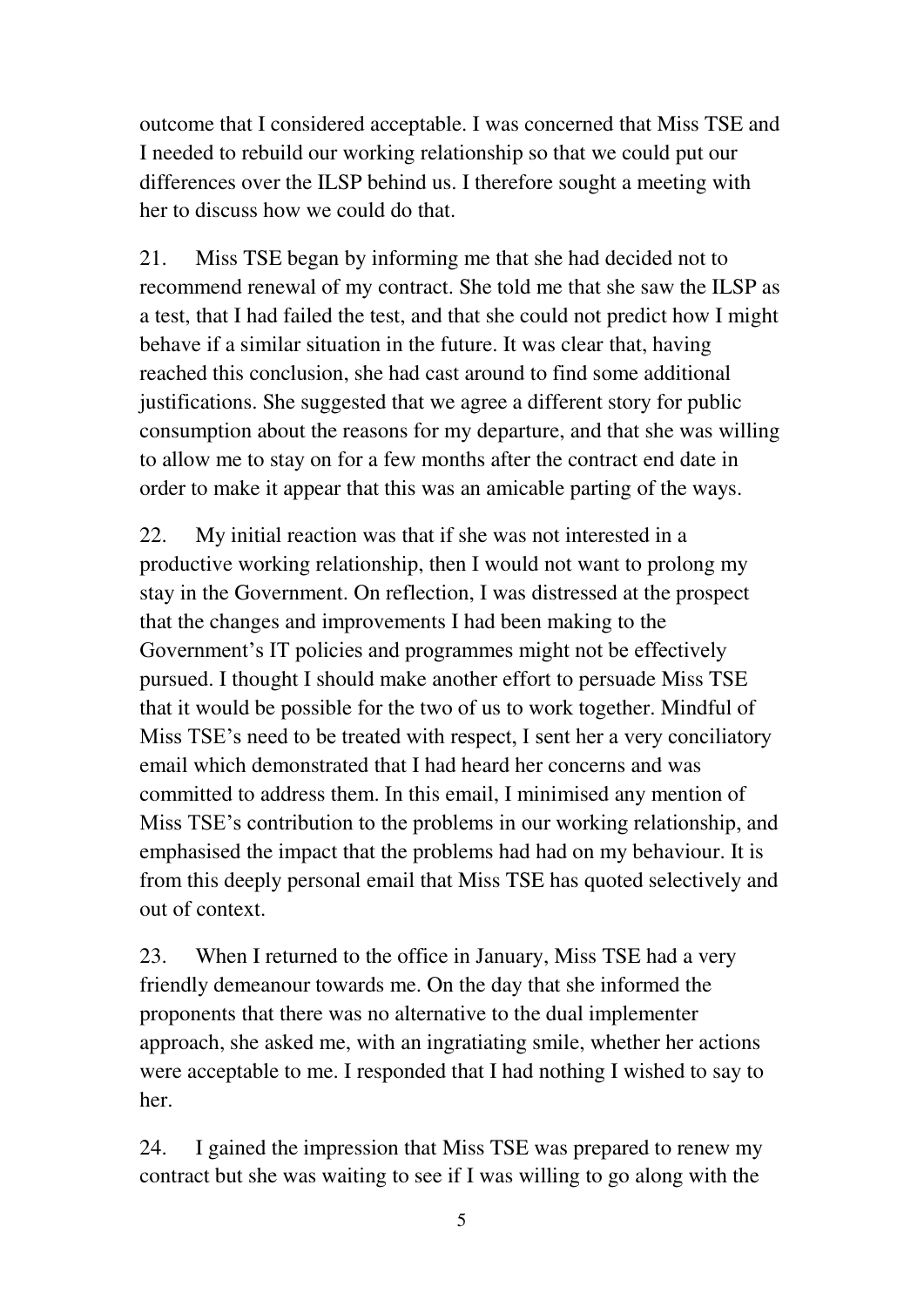dual implementer approach. This impression was confirmed when I later discussed my wish to leave the Government with Mrs LAU. Mrs LAU expressed surprise that I now sought to leave, observing that she had the impression that "things were now getting better" between Miss TSE and me.

25. The accusation that I knew I had nothing to lose by seeking to leave the Government on 5 January 2011 is unfounded. When I informed Miss TSE that I wished to leave the Government, I believed that my contract would indeed be renewed if I was prepared to pay the price of giving my support to the dual implementer approach. Moreover I did not know whether I would be forced to forfeit a gratuity of almost \$1 million by leaving early. (In the event, the Government agreed to pay me a pro rata gratuity, but I would have left early whether or not they agreed to do so.)

26. The truth is that I believed the dual implementer approach was wrong, was inconsistent with my duties as controlling officer and was politically motivated. I wanted to leave urgently so I would not need to appear before the Panel to defend an approach that I regarded as indefensible, and to deploy a Government line that would require me to mislead members about the true nature of the selection process.

27. After I left, I did not immediately air my concerns about the ILSP with the Panel because I did not feel it would be right for a former civil servant to put confidential information concerning his work into the political arena. The political mechanisms for holding the Government to account should not depend on whistle-blowing by former officials. However the Government mentioned me in the 14 March Panel meeting in connection with its misleading account of events. I was not prepared for my name to be used, even indirectly, to lend credibility to the Government's misleading account, so I took steps to gain permission to set the record straight.

#### **Seeking permission to identify an eye-witness**

28. A member of the Panel asked me whether I was willing to seek permission from the third party outside the Government who had